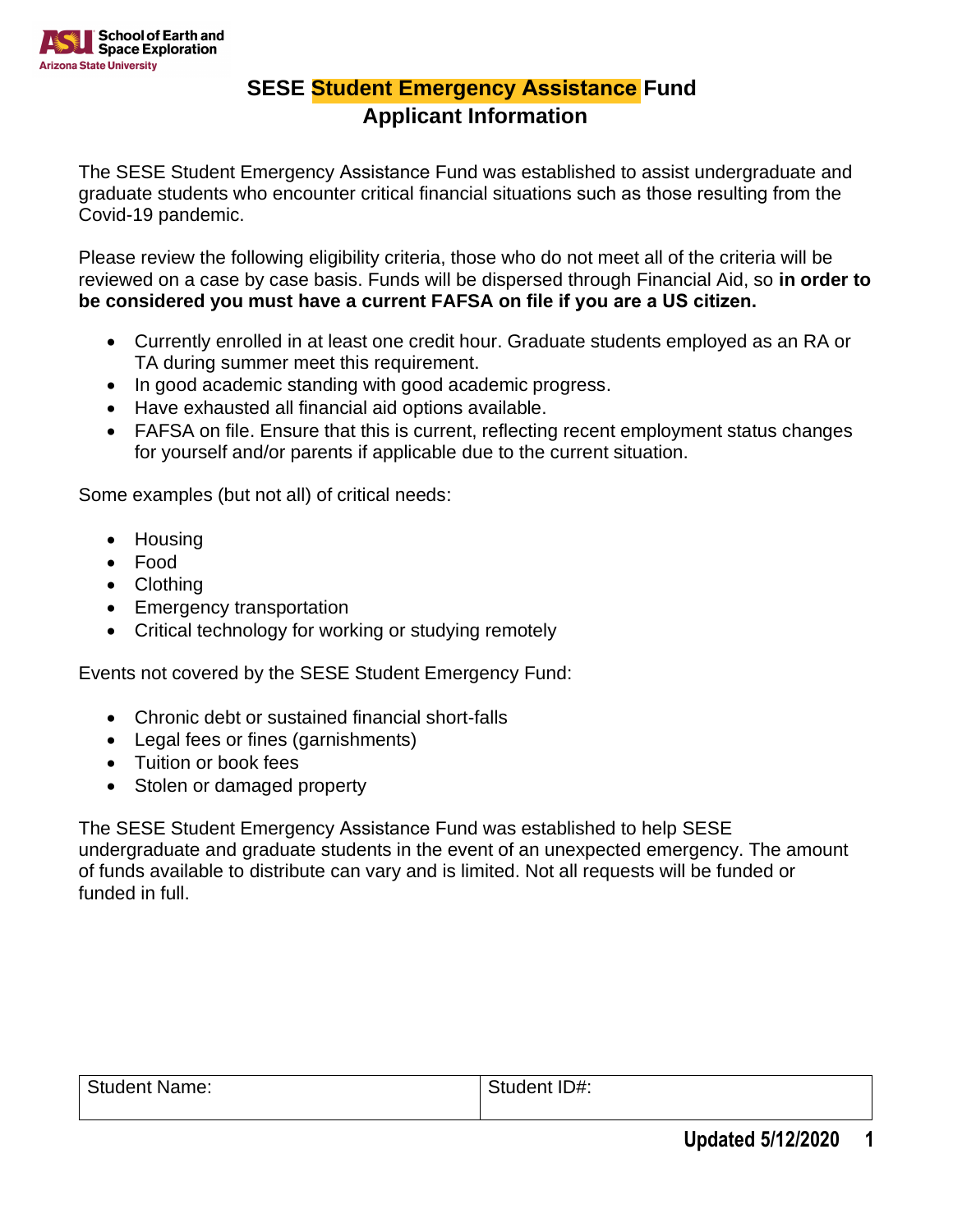| Address:                                                                                |                        |                                                                |  |
|-----------------------------------------------------------------------------------------|------------------------|----------------------------------------------------------------|--|
| City:                                                                                   | State:                 | Zip:                                                           |  |
| Phone:                                                                                  | Email:                 |                                                                |  |
| Major:                                                                                  | Semester and Year:     | <b>Graduation Date:</b>                                        |  |
| How many credits are you<br>currently enrolled in:                                      | <b>Cumulative GPA:</b> | Are you currently on<br>academic or disciplinary<br>probation? |  |
| Have you met with a Financial Aid Counselor regarding your current financial situation? |                        |                                                                |  |

Please provide the following:

Estimated monthly income

Housing situation (rent/own/dorm/etc.)

Do you have required expenses beyond food, housing, and utilities? (Do not specify.)

Please share the circumstances that have resulted in your current financial situation:

What actions have you taken thus far to overcome your current situation? Please include both on and off campus resources that you have accessed.

How much money are you requesting and why? Be as specific as possible about the expenses to be covered and the estimated amount needed.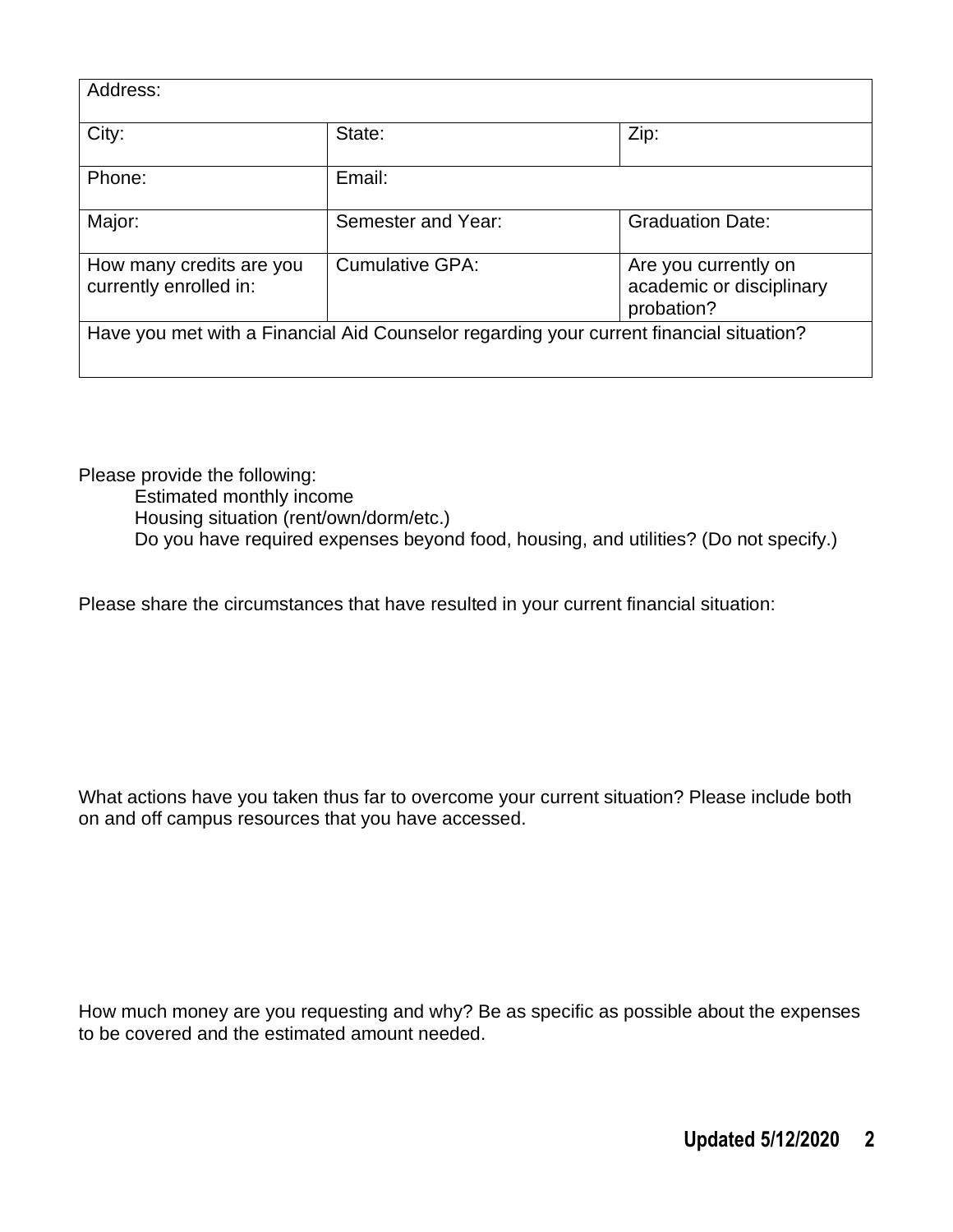Please include any other pertinent information regarding your request.